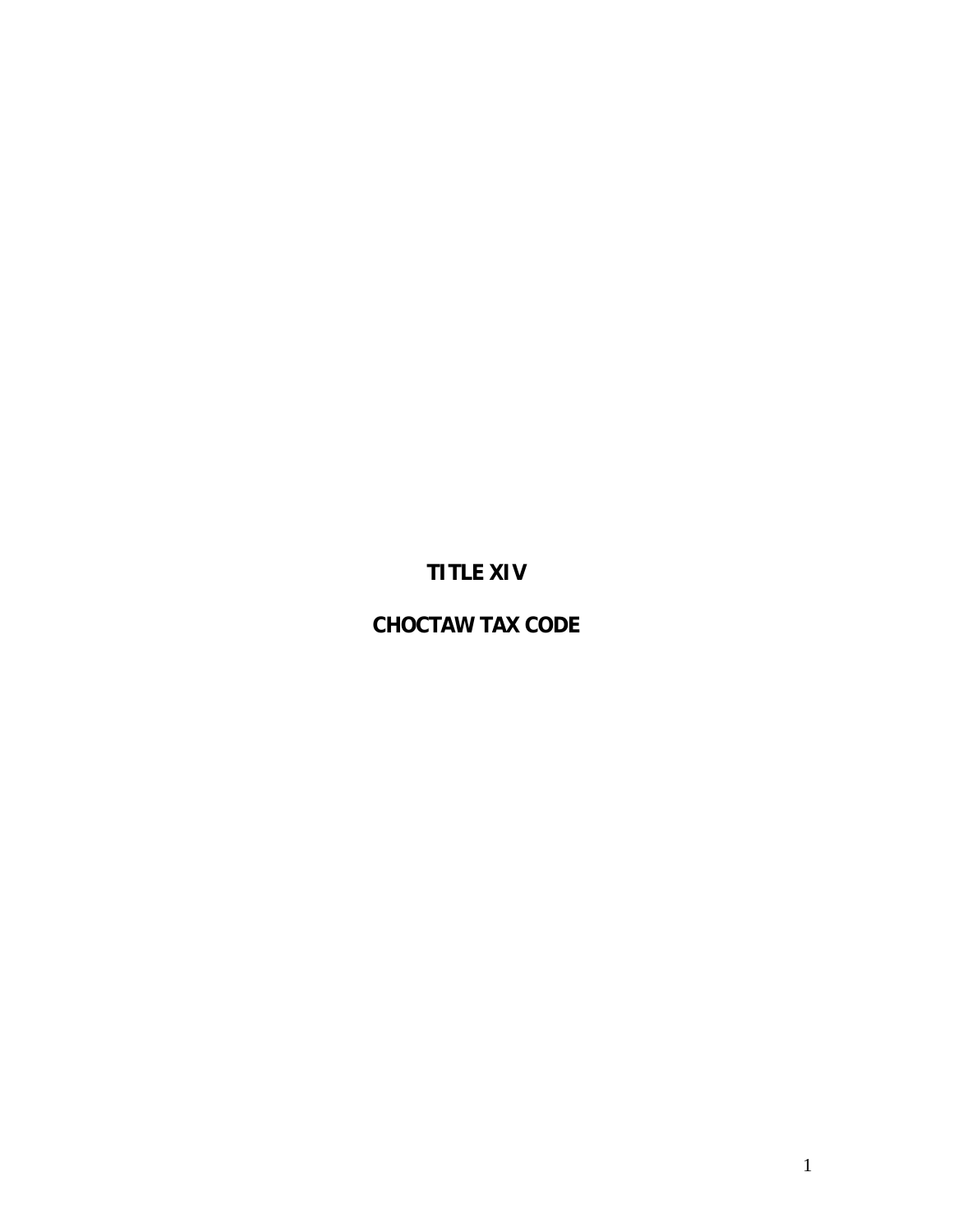# **CHAPTER 1.<br>RETAIL SALES**

| $$14-1-1$  |  |  |
|------------|--|--|
| $$14-1-2$  |  |  |
| $$14-1-3$  |  |  |
| $§14-1-4$  |  |  |
| $§14-1-5$  |  |  |
| $$14-1-6$  |  |  |
| $§14-1-7$  |  |  |
| $$14-1-8$  |  |  |
| $$14-1-9$  |  |  |
| $$14-1-10$ |  |  |
| $$14-1-11$ |  |  |
| $$14-1-12$ |  |  |
| $$14-1-13$ |  |  |
| $$14-1-14$ |  |  |
| $$14-1-15$ |  |  |
| $$14-1-16$ |  |  |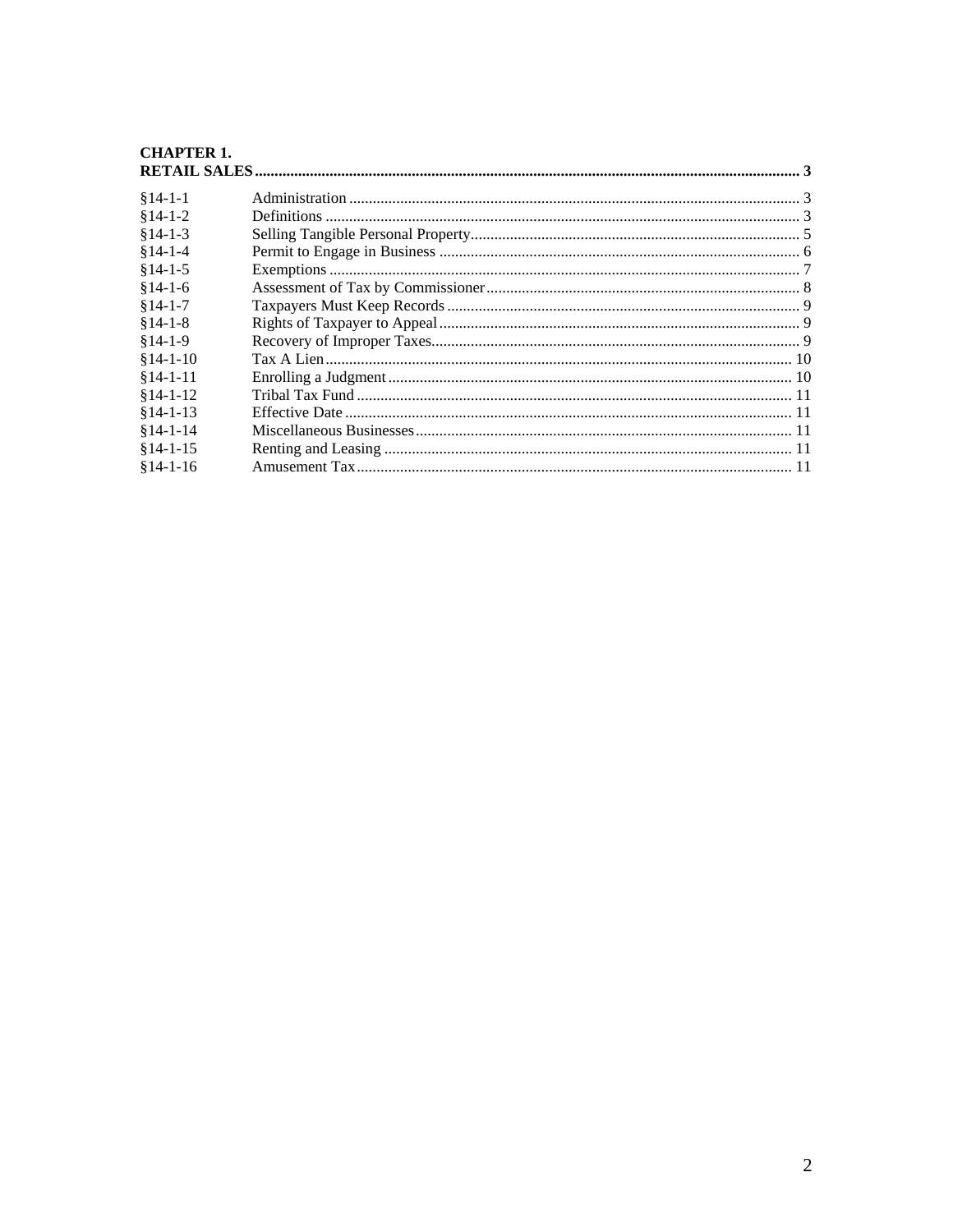### **CHAPTER 1. RETAIL SALES**

#### <span id="page-2-2"></span><span id="page-2-1"></span><span id="page-2-0"></span>**§14‐1‐1 Administration**

- (1) The Choctaw Tax Commission is empowered to administer and delegate the administration of, all taxes of the Mississippi Band of Choctaw Indians and to that end, shall be empowered to adopt substantive and procedural rules and regulation, orders implementing its decisions and rulings, and instructions such as may be necessary to the proper and efficient administration of these laws.
- (2) The Office of the Choctaw Tax Commission shall have day–to-day responsibility for the administration of the Choctaw Tax Code and shall have all powers consistent with its plan of operation.

#### <span id="page-2-3"></span>**§14‐1‐2 Definitions**

- (1) The words, terms and phrases, when used in this chapter, shall have the meanings ascribed to them herein.
	- (a) "Code" means and includes all sections and provisions of the Choctaw Tax Code of the Choctaw Tribal Code Title XIV.
	- (b) "Tax Commission" means the Tax Commission of the Mississippi Band of Choctaw Indians. This Commission shall be composed of three (3) Tribal members appointed or reappointed by the Chief and concurred in by the Tribal Council, with the Council selecting the Chairman, to serve for four-year terms and charged with the responsibility of administering the Tribal Code. Members may be removed by the Tribal Council for cause.
	- (c) "Commissioner" means the chairman of the Tax Commission.
	- (d) "Reservation Lands" means those defined as Indian Country under the provisions of 18 U.S.C. §1151(a) or (b).
	- (e) "Person" means and includes any individual, firm, entity, copartnership, joint venture, association, corporation, estate, trust or other group or combination acting as a unit, and includes the plural as well as the singular in number. "Person" shall include husband or wife or both where joint benefits are derived from the operation of a business taxed hereunder. "Person" shall also include any Tribal agency or association engaging in a business taxable under the Tribal Code.
	- (f) "Tax Year" or "Taxable Year" means either the calendar year or the taxpayer's fiscal year.
	- (g) "Taxpayer" means any person liable for or having paid any tax to the Mississippi Band of Choctaw Indians under the provisions of the Tribal Code.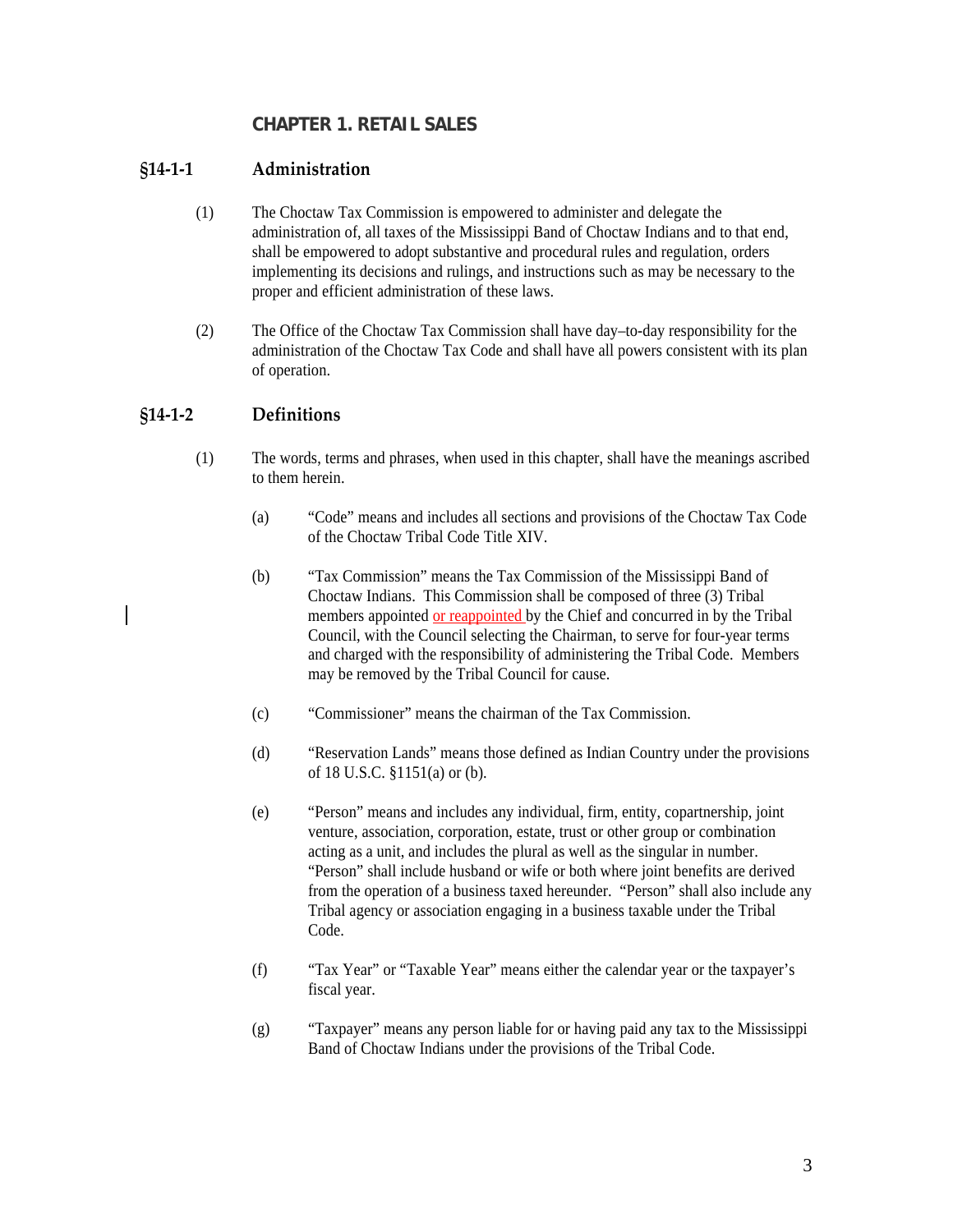(h) "Sale" or "Sales" means and includes the barter or exchange of property as well as the sale thereof for money or other consideration and every closed transaction by which the title to taxable property passes shall constitute a taxable event.

> "Sale" shall also include the passing of the title to property for a consideration of coupons, trading stamps or by any other means when redemption is subsequent to the original sale by which the coupon, stamp or other obligation was created.

(i) "Gross Proceeds of Sales" means the value proceeding or accruing from the full sale price of tangible personal property including installation charges, carrying charges or any other addition to the selling price on account of deferred payments by the purchaser, without any deduction for freight, cost of property sold, other expenses or losses, or taxes of any kind. "Gross proceeds of sales," however, shall not include the value of goods or services given by an employer to its employees when they are part of the compensation of the employees.

Where a trade-in is taken as part payment on tangible personal property sold, "Gross Proceeds of Sales" shall include only the difference between the selling price of the tangible personal property and the amount allowed for a trade-in of property of the same kind. When the trade-in is subsequently sold, the selling price thereof shall be included in "Gross Proceeds of Sales."

"Gross Proceeds of Sales" shall include the value of any goods, wares, merchandise or property purchased at wholesale or manufactured, which are withdrawn or used from an established business or from the stock in trade for consumption or any other use in the business or by the owner.

(j) "Gross Income" means the total charges for service or the total receipts (actual or accrued) derived from trades, business or commerce by reason of the investment of capital in the business engaged in, including the sale or rental of tangible personal property, compensation for labor and services performed, and including the receipts from the sales of property retained as toll, without any deduction for rebates, cost of property sold, cost of materials used, labor costs, interest paid, losses, or any expense whatsoever.

"Gross Income" or "Gross Proceeds of Sales," however, shall not be construed to include the value of goods returned by customers when the total sale price is refunded either in cash or by credit, or cash discounts allowed and taken on sales. Cash discounts shall not include the value of trading stamps given with a sale of property.

- (k) "Tangible Personal Property" means personal property perceptible to the human senses or by chemical analysis as opposed to real property or intangibles, and shall include property sold on an installed basis which may become part of real or personal property.
- (l) "Installation charges" means and includes the charge for the application of Tangible Personal Property to real or personal property without regard to whether or not it becomes a part of the real property or retains its personal property classification. It shall include, but not be limited to, sales in place of roofing, tile, glass, carpets, drapes, fences, awnings, window air conditioning units, gasoline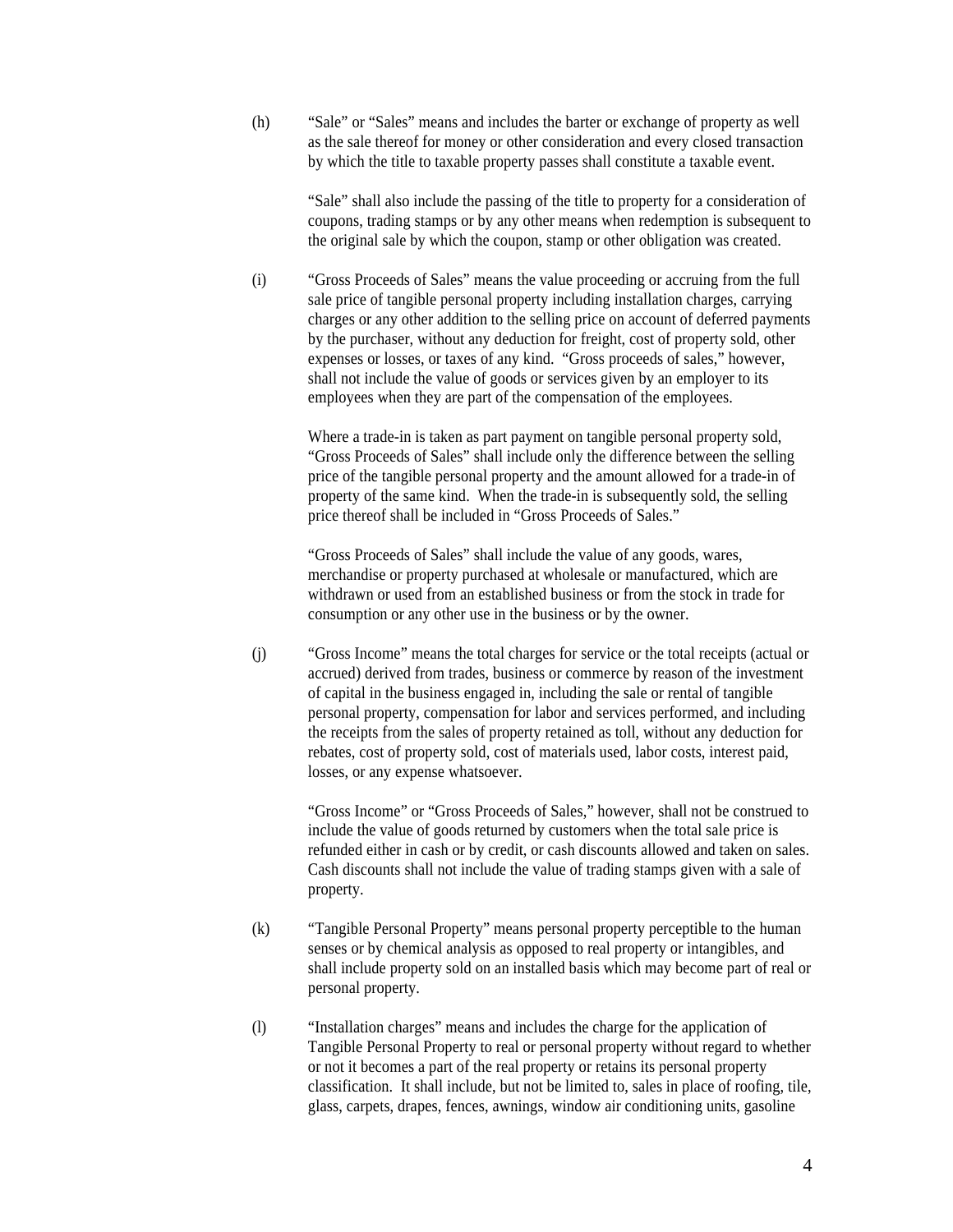pumps, window guards, floor coverings, carports, store fixtures, aluminum and plastic siding, tombstones and similar personal property.

- <span id="page-4-0"></span>(m) "Retailer" shall apply to a person making retail sales through vending machines, by maintaining a store or operating as a transient vendor.
- (n) "Retail Sales" shall mean and include all sales of Tangible Personal Property, except those manufactured or custom processed for resale or for further processing.

"Retail Sale" shall include the value of any Tangible Personal Property manufactured or purchased at wholesale which is withdrawn from the business or stock in trade and is used or consumed within the Choctaw Indian Reservation lands in the business or by the owner or by any other person, whether or not in the regular course of business or trade.

"Retail Sale" shall also include a sale invoiced to a retailer but delivered to another person who pays for the merchandise upon taking possession.

(o) "Business" shall mean and include all activities or acts engaged in (personal or corporate) for benefit or advantage, either direct or indirect, and not exempting sub-activities in connection therewith. Each of such sub-activities shall be considered business engaged in, taxable in the class in which it falls.

> "Business" shall include the activity or activities of a person on the performing of a service under contract or agreement with another person when the service performed is taxable under the provisions of the Tribal Code.

(p) "Doing Business" shall include any person owning personal property located on Choctaw Indian Reservation lands under lease or rental agreement or any person installing personal property on Choctaw Indian Reservation lands.

"Doing Business" shall include any person represented by salesmen taking or soliciting orders to be filled from points outside Choctaw Indian Reservation lands for subsequent delivery of the merchandise or equipment owned or leased by the seller to customers located on Choctaw Indian Reservation lands.

#### <span id="page-4-1"></span>**§14‐1‐3 Selling Tangible Personal Property**

Every person engaging within Choctaw Indian Reservation lands in the business of selling any Tangible Personal Property whatsoever is hereby levied, assessed and shall be collected from by the Commissioner a tax equal to two percent (2%) of the gross proceeds of the retail sales of the business until midnight, December 31, 1991, at which time a four percent (4%) tax shall be levied, assessed and collected; until midnight, December 31, 1993, at which time a five percent (5%) tax shall be levied, assessed and collected; until midnight, December 31, 1994, at which time a six percent (6%) tax shall be levied, assessed and collected; and until midnight, December 31, 1995, at which time a seven percent (7%) tax shall be levied, assessed and collected; provided, however, that sales of vehicles and other major equipment shall be taxed at a rate equal to one half of the rate of tax for other sales.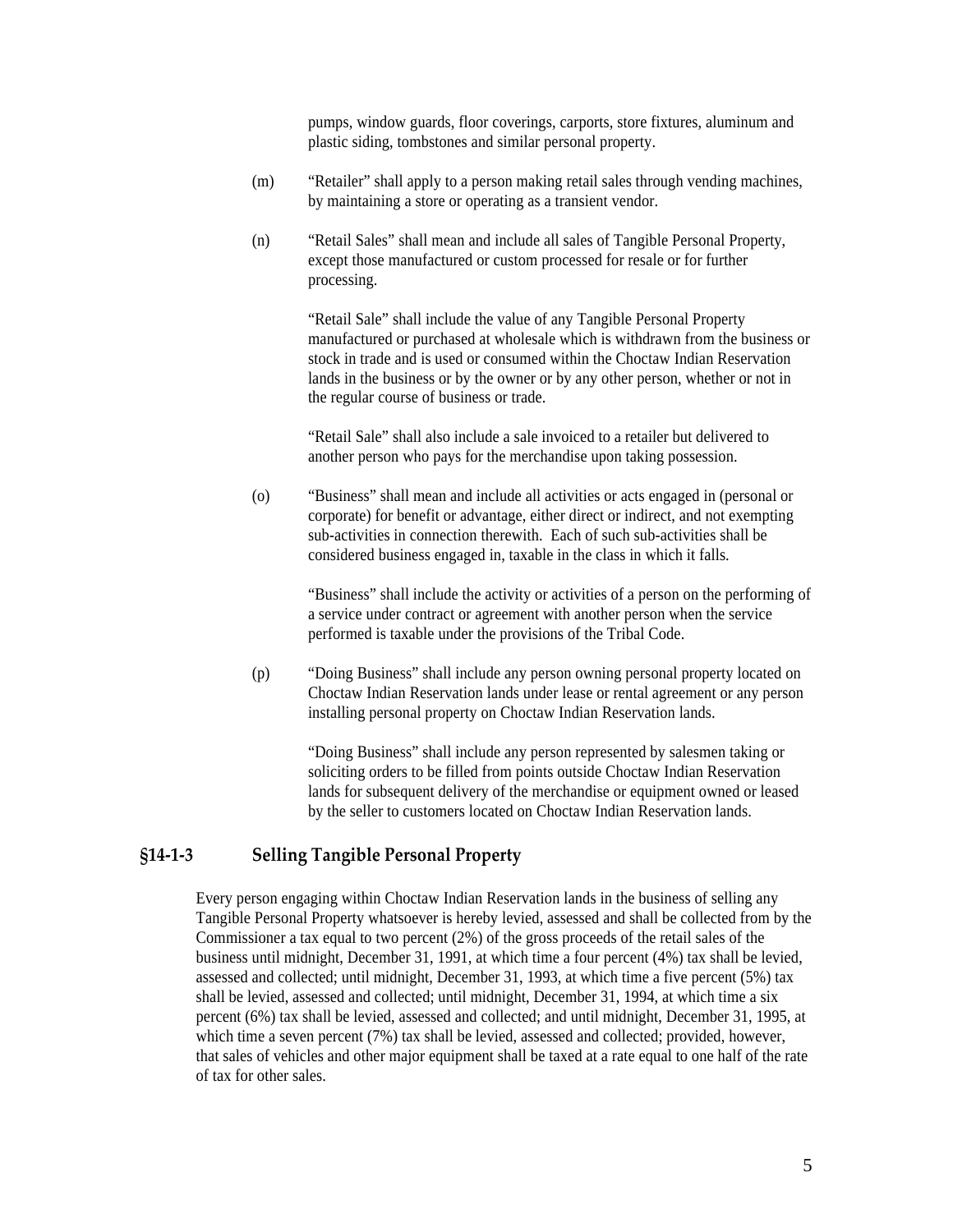#### <span id="page-5-1"></span><span id="page-5-0"></span>**§14‐1‐4 Permit to Engage in Business**

- (1) Any person who engages in any business or activity on Choctaw Indian Reservation lands shall be required to first obtain a permit from the Commission to engage in such business or activity. The right to engage in such business or activity shall be conditioned upon the payment of taxes levied by the Mississippi Band of Choctaw Indians under the provisions of the Tribal Code. Permittees shall keep adequate records of such business or activity as required by the Commission. All such books and records of such business shall be subject to inspection and audit by the Commission upon reasonable notice to ensure compliance with the Tribal Code. A one-time fee of twenty-five dollars (\$25.00) shall be required upon application. The Commission may waive this fee for members of The Misssissippi Band of Choctaw Indians who make and sell traditional handicrafts fabricated at or near their place of residence or produce grown and sold at or near their place of residence; nonprofit organizations for fundraising events; garage sales and other similar type nonrecurring sales at the discretion of the Commission. Upon receipt of such permit, the applicant shall be duly licensed to engage in and conduct such business or activity. The permit does not grant a license to solicit in any government owned buildings or on public property. The permit is restricted to a given location or may be issued for selling door to door. Said permit shall continue in force so long as the person to whom it is issued shall continue in the same business at the same location, unless revoked by the Commission for cause.
- (2) The commissioner is hereby authorized to revoke the permit of any person failing to comply with any of the provisions of the Tribal Code, after giving to the person holding such permit ten (10) days' notice of the intention of the commissioner to revoke such license. Unless good cause be shown within said ten (10) days why such permit should not be revoked, the commissioner may revoke such permit; and revocation of such permit, or engaging or continuing to engage in business after such permit is revoked, shall subject such persons to all the penalties imposed by §14-1-6(2).
- (3) Any person liable for the tax who fails to obtain a permit from the Commissioner, or who continues in business after such permit has been revoked or who fails to make his returns for taxation as provided, or who fails to keep adequate records and invoices as provided by §14-1-7, or who fails or refuses to permit inspection of such records, or who fails to pay any taxes due hereunder, shall forfeit his rights to do business on Choctaw Indian Reservation lands until he complies with all the provisions of the Tribal Code, and until he enters into a bond, with sureties, to be approved by the commissioner, in an amount not to exceed twice the amount for all taxes estimated to become due under the Tribal Code by said person for any three (3) month period, conditioned to comply with the provisions of the Tribal Code, and pay all taxes and fines legally due by him.
- (4) If any person is engaged in or continuing, on Choctaw Indian Reservation lands, any business or activity without obtaining a permit, or after such permit has been revoked, or without filing a required bond, or without keeping and allowing inspection of all records required by §14-1-7, or without making a return, or returns, and without paying all taxes due by him hereunder, it shall be the duty of the Commissioner to proceed by injunction to prevent the continuance of said business. Any temporary injunction enjoining the continuance of such business shall be granted without notice by a judge authorized to grant injunctions.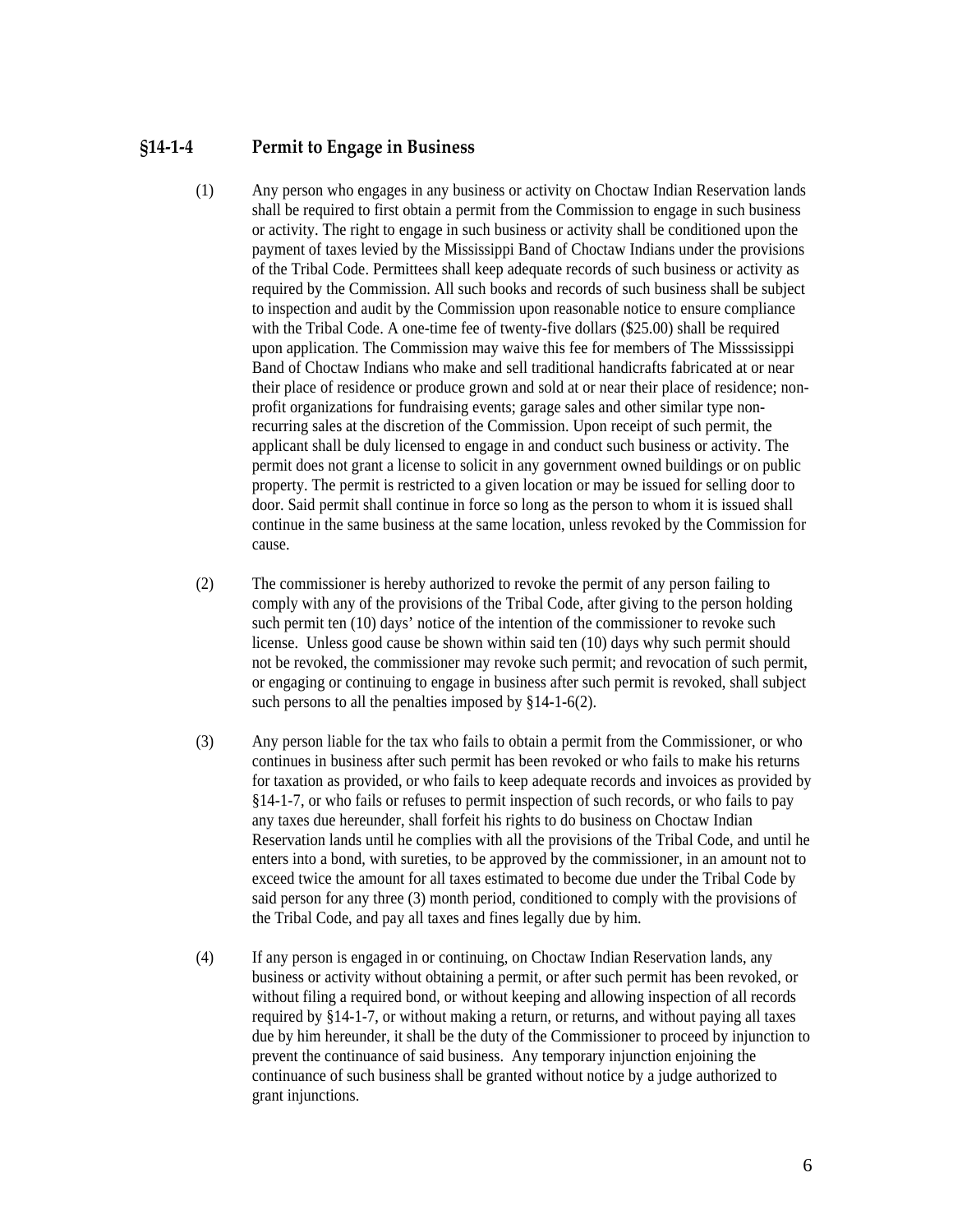#### <span id="page-6-1"></span><span id="page-6-0"></span>**§14‐1‐5 Exemptions**

- (1) The Mississippi Band of Choctaw Indians' Tribal government and all of its entities shall be exempt from retail sales tax on Choctaw Indian Reservation lands when such sales are billed directly to and payment therefore is made directly by the Tribal government, its departments and entities.
- (2) Sales of traditional Choctaw handicrafts fabricated at or near place of residence shall be exempt from all retail tax collections on Choctaw Indian Reservation lands. Traditional Choctaw or Native American handcrafts are subject to sales tax when resold by anyone other than the original seller or maker, at the discretion of the Commission.
- (3) Sales at all food concessions and souvenir concessions and all sales of handicrafts taking place during the seven (7)-day week of the four (4)-day annual Choctaw Indian Fair shall be exempt from all retail tax collection on Choctaw Indian Reservation lands.
- (4) Sales of items paid for by food stamps and sales of tobacco products shall be exempt from all retail tax collection on Choctaw Indian Reservation lands.
- (5) The Choctaw sales tax shall not apply to the following:
	- (a) the contract price or compensation received for constructing, building, erecting, repairing or adding to any building, electrical system, air conditioning system, heating system or any other improvement or structure which is used for or primarily in connection with a residence or dwelling place for human beings. Such residences shall include homes, apartment buildings, condominiums, mobile homes, summer cottages, fishing and hunting camp buildings and similar buildings;
	- (b) income from storage and handling of perishable goods by a public storage warehouse;
	- (c) federal retailers excise tax, or other federal taxes levied;
	- (d) newspapers and periodicals;
	- (e) sales of coffins, caskets and other materials used in the preparation of human bodies for burial;
	- (f) sales to governmental entities that are exempted under Mississippi law and are paid by governmental warrants or other strictly governmental payment processes, not cash, personal checks or personal credit cards;
	- (g) sales of goods used in a manufacturing process or for resale if the entity holds a valid Tribal tax exemption certificate or certificate number and the entity is located on land over which the Tribe has jurisdiction;
	- (h) sales of Tangible Personal Property for immediate export to a foreign country;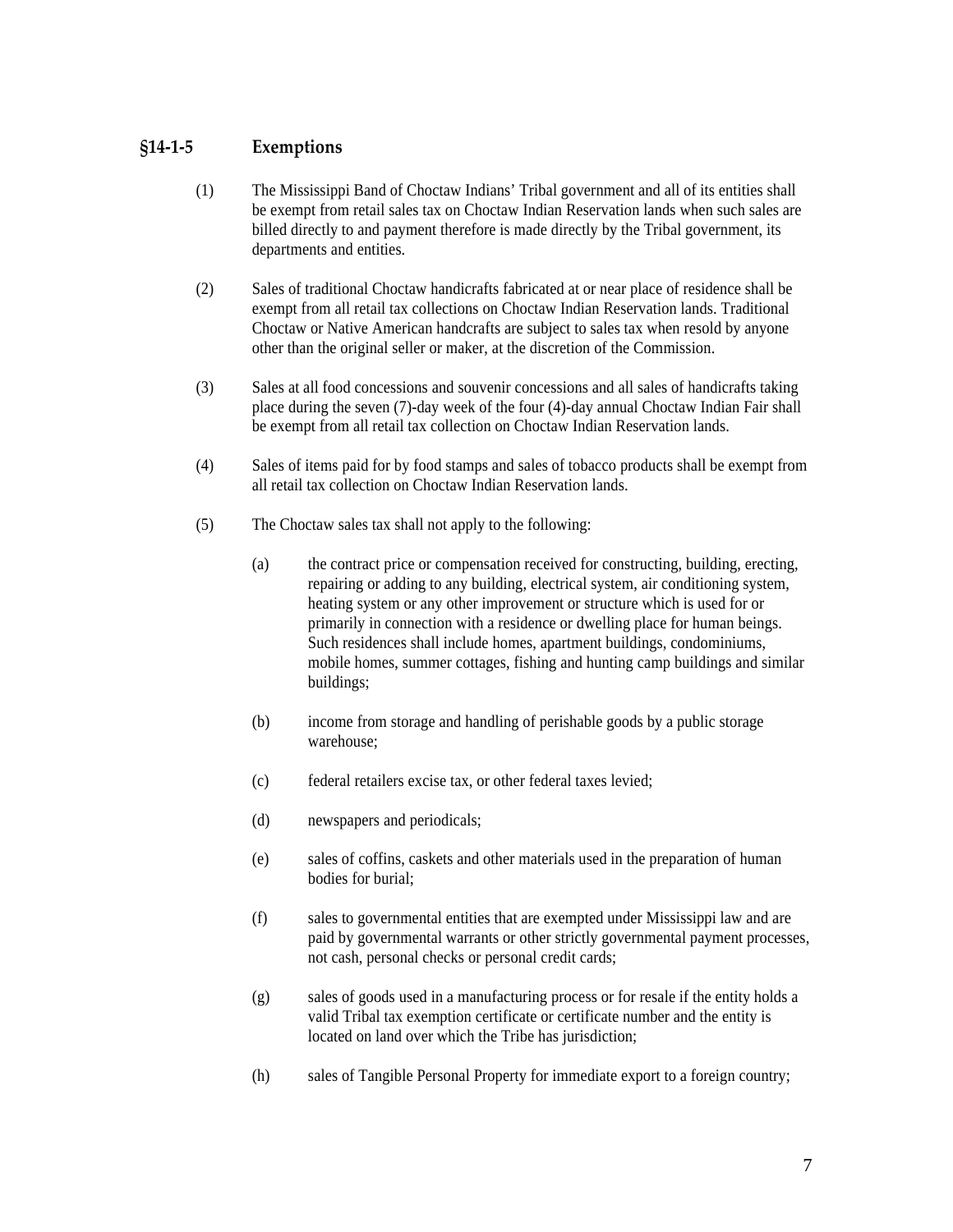- <span id="page-7-0"></span>(i) the gross proceeds from the sales of automobiles, trucks, truck-tractors, semitrailers, trailers, boats, travel trailers, motorcycles and all-terrain cycles;
- (j) sales of Tangible Personal Property to non-profit organizations, recognized as such by the Choctaw Tax Commission, the State of Mississippi, or the U.S. Internal Revenue Service;
- (k) the gross proceeds of retail sales of drugs and medicines prescribed or furnished by a licensed physician and dispensed or prescription filled by a registered pharmacist in accordance with law;
- (l) the gross proceeds of retail sales of food and drink for human consumption made through vending machines serviced by full line vendors from and not connected with other taxable businesses:
- (m) the gross proceeds of sales of motor fuel;
- (n) self-service, coin-operated laundries, but not the non-food vendor machines therein; and
- (o) income received by Tribal members form the sale of baked goods, breakfast, luncheon or dinner plates, part-time mechanic work, yards sales and lawn mowing for charitable purposes, fundraisers or occasional income incidental to their incomes.
- (6) The Tax Commission shall honor tax exemptions granted in the Mississippi Code and specific exemptions granted by the Tribal Council.
- (7) The Tax Commission has the right to assess and collect sales tax on any and all business activities not specifically excluded from tax herein.

#### <span id="page-7-1"></span>**§14‐1‐6 Assessment of Tax by Commissioner**

- (1) Any person permitted by the Commissioner to engage in business on Choctaw Indian Reservation lands shall pay the retail tax as computed on gross proceeds of sales of the business. Such taxes shall be paid to the Commissioner on a monthly basis due within twenty (20) days of the last day of the preceding month for sales in the preceding month. All sales taxes collected shall be submitted to the commissioner with a sworn statement by the taxpayer attesting to their authenticity.
- (2) Any taxpayer failing to comply with the provision of the Tribal Code shall be subject to a maximum fine of five hundred dollars (\$500.00) and/or the revoking of his business permit, which would result in the business being evicted from Chocatw Indian Reservation lands. Should a permit be revoked under this provision it can not be renewed for one (1) year from the date of its recision unless all taxes and fines due have been paid to the Commissioner and the Commission approves a bond as set forth in §14-1-4(3).
- (3) If adequate records of the gross income or gross proceeds of sales are not maintained or invoices preserved as provided herein, or if an audit of the records of a taxpayer, or any return filed by him, or any other information discloses that taxes are due and unpaid, the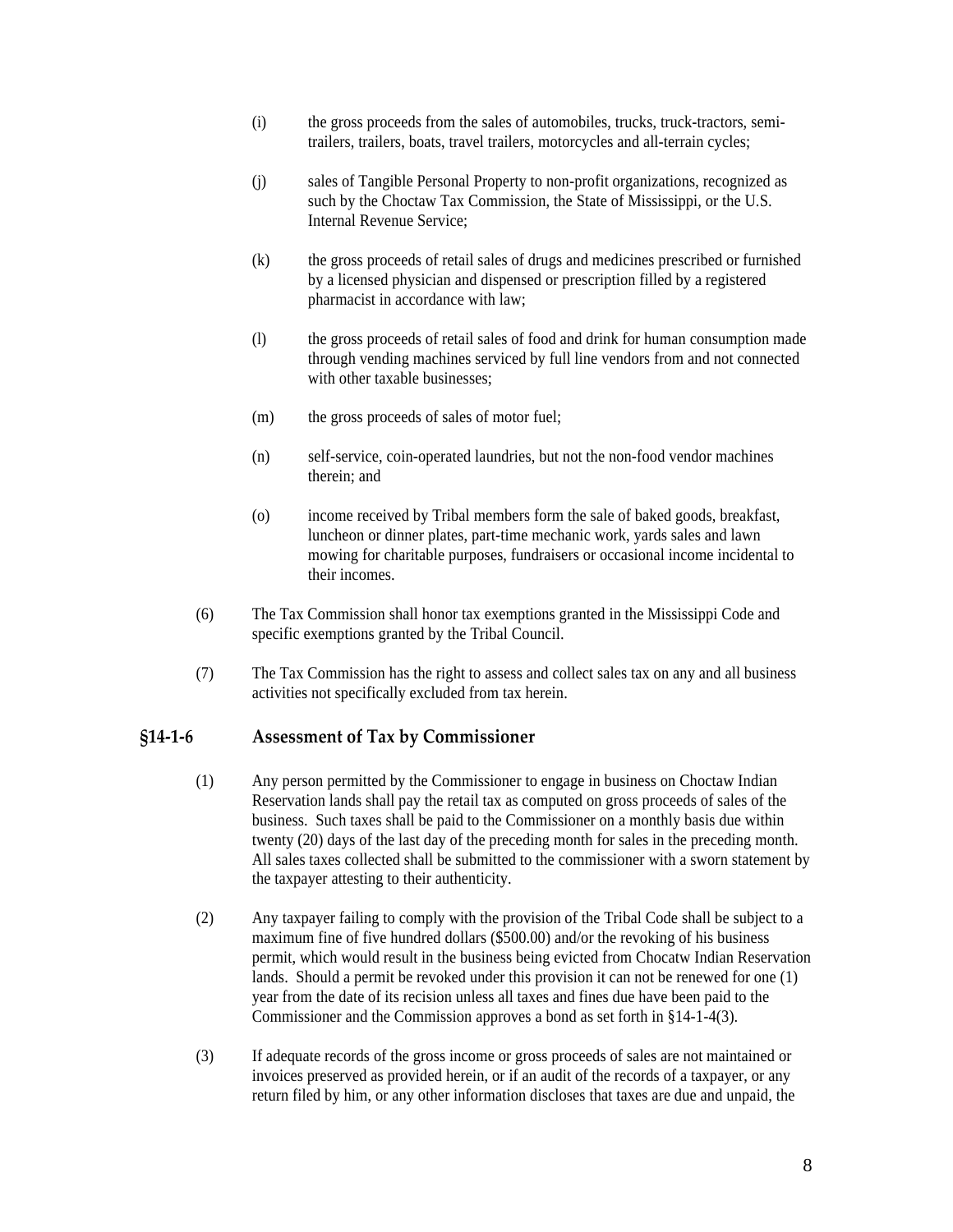<span id="page-8-0"></span>Commissioner shall make assessments of taxes, damages and interest from any information available, which shall be prima facie correct. The Commissioner shall give notice to the taxpayer of such assessments and demand payment of the tax, damages and interest within ten (10) days from date of delivery of the notice. Such notice shall be sent by certified or registered mail or delivered by an agent of the Commissioner either to the taxpayer or someone of suitable age and discretion at the taxpayer's residence or place of business.

(4) If the taxpayer shall fail or refuse to comply with the notice of assessment, or shall fail to petition for a hearing, the Commissioner shall proceed as provided in §14-1-11.

#### <span id="page-8-1"></span>**§14‐1‐7 Taxpayers Must Keep Records**

- (1) It shall be the duty of every person taxable under the Tribal Code to keep and preserve for a period of three (3)years adequate records of the gross income, gross receipts or gross proceeds of sales of the business, including all invoices of merchandise purchased, all bank statements and canceled checks, and all other books or accounts as may be necessary to determine the amount of tax for which he is liable. Said records shall be adequate in substance to conform with the provisions of the Tribal Code and the regulations promulgated by the Commissioner. All records shall be open for examination at any time during normal business hours by the Commissioner or his duly authorized agent.
- (2) The records provided for in this section shall be kept at the taxpayer's principal place of business on Choctaw Indian Reservation lands, and failure to keep and allow examination of such records shall subject the taxpayer to all the penalties of §14-1-6(2).

#### <span id="page-8-2"></span>**§14‐1‐8 Rights of Taxpayer to Appeal**

If any taxpayer feels aggrieved by an assessment for taxes made upon him for any month by the Commissioner, he may apply to the Commission by petition, in writing, within ten (10) days after notice is mailed to him, for a hearing and a correction of the amount of the tax assessed upon him by the Commissioner, in which petition he shall set forth the reasons such hearing should be granted and the amount in which such tax should be reduced. The Commission shall promptly consider the petition, grant the hearing, and notify the petitioner of the time and place fixed for the hearing. After the hearing, the Commission may make such order in the matter as may appear to it just and lawful, and shall furnish a copy of the order to the petitioner. If the Commission orders the payment of the tax, the taxpayer shall pay the tax, damages and interest, if any, within ten (10) days after the order is issued. Interest shall accrue on the delinquent tax at the rate of one and one-half percent per month or part of a month from and after the expiration of the ten (10)-day period if not paid by that time.

#### <span id="page-8-3"></span>**§14‐1‐9 Recovery of Improper Taxes**

(1) Any person improperly charged with any tax imposed by the Tribal Code and required to pay the same, may recover the amount paid together with interest in any proper action or suit against the Commissioner for the amount paid into the Tribal treasury. The Tribal Court shall have sole jurisdiction on any action to recover any tax improperly collected by the Commissioner and paid into the Tribal treasury.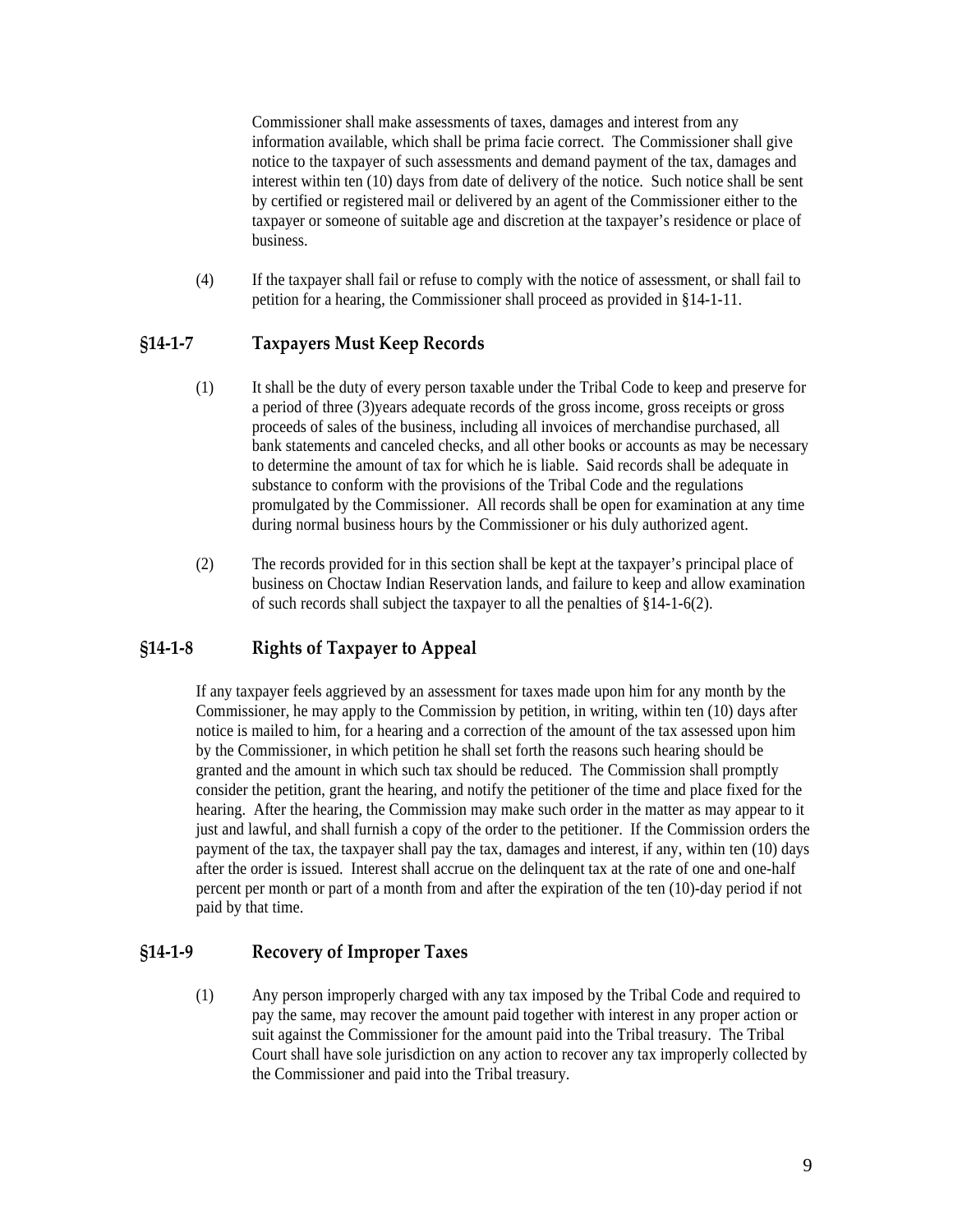<span id="page-9-0"></span>(2) The Tribal court may, if it be of the opinion from all the evidence that the assessment is incorrect or in part invalid, determine the amount of tax due and shall decide all questions both as to legality and the amount of the tax, and enter judgment therefore.

### <span id="page-9-1"></span>**§14‐1‐10 Tax A Lien**

- (1) The tax imposed by the Tribal Code shall be a lien upon the property of any person subject to the provisions hereunder who shall sell out his business or stock of goods, or shall quit business and such person shall be required to make out the return provided for under §14- 1-6(1), within ten (10) days after the date he sold out his business or stock of goods, or quit business and pay the tax imposed by the Tribal Code. The purchaser or transferee in business shall be required to withhold sufficient of the purchase money to cover the amount of any taxes, damages and interest due until such time as the former owner shall produce a receipt from the Commissioner showing that such liability has been paid, or a certificate that no taxes are due. In the event the former owner shall fail to pay any taxes, damages or interest due to the Tribe within the time allowed, the successor in business shall pay such taxes, damages and interest to the Commissioner upon demand. If the purchaser or transferee of a business or stock of goods shall fail to withhold purchase money as provided and the taxes, damages and interest shall be due and unpaid after the ten (10) day period allowed, he shall be personally liable for the payment of the taxes, damages and interest of the former owner, and the property sold or transferred may be proceeded against by the Commissioner in the hands of the purchaser or transferee as though no sale or transfer had been made.
- (2) Where premises are equipped with permanent fixtures so that no other commodity than that sold by the owner of the premises can be sold or handled there at, and the nature of the commodity sold is such that an amount thereof sufficient to cover the tax accrued for three (3) months is not kept on hand at all times, and such premises are leased or rented by the owner to persons who do not pay all taxes accrued on account of the business conducted on such premises when due, then such place of business, including fixtures used in such business, shall be liable to seizure and sale under a warrant issued by the Commissioner, when the taxes accrued upon the premises become due and unpaid.

#### <span id="page-9-2"></span>**§14‐1‐11 Enrolling a Judgment**

- (1) If any person liable for the payment of sales taxes, damages or interest fails, or refuses to pay same after receiving the notice and demand as provided in §14-1-6(3), and if such person has not filed a petition as provided in §14-1-8, the Commissioner may file a notice of a Tax A Lien for such sales taxes, damages and interest with the Tribal Court Clerk, which shall be enrolled as a judgment on the judgment roll.
- (2) Such judgment shall be the equivalent of any enrolled judgment of the court and shall serve as authority for the issuance of writs of execution, writs of attachment, writs of garnishment or other remedial writs. The commissioner may issue warrants for collection of sales taxes from such judgments, in lieu of the issuance of any remedial writ by the tribal court clerk.
- (3) The Commissioner is hereby authorized to pay the clerk's fee for enrolling the notice of Tax A Lien out of funds appropriated by the Tribal Council to defray expenses of the Commission.